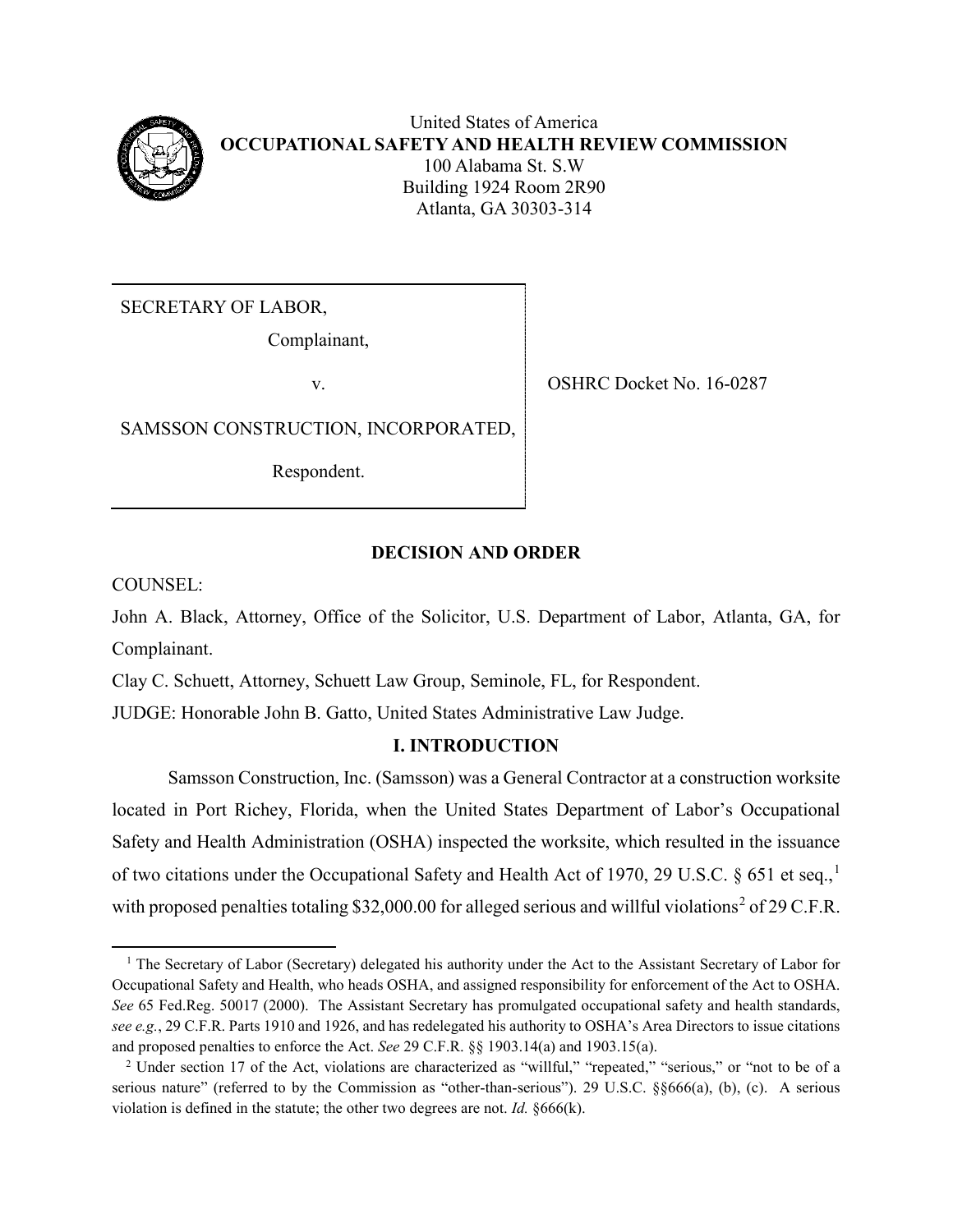§ 1926.451, OSHA's general requirements for scaffolds. More specifically, the Secretary asserts in Citation 1, Item 1a<sup>[3](#page-1-0)</sup> that Samsson committed a serious violation of 29 C.F.R. § 1926.[4](#page-1-1)51(e)(1)<sup>4</sup> when its employees "were using the scaffold frame to climb up and down to the upper level exposing them to a 13 foot fall hazard, in that, a ladder was not used for safe access." In Citation 2, Item 1, the Secretary asserts that Samsson committed a willful violation of 29 C.F.R. §  $1926.451(b)(1)^5$  $1926.451(b)(1)^5$  $1926.451(b)(1)^5$  when its employees "were exposed to a 13 foot and a 6 feet 5 inch fall hazards, in that, the scaffold was not fully planked." The Secretary asserts in Citation 2, Item 2 that Samsson committed a willful violation of 29 C.F.R. § 192[6](#page-1-3).451(g)(4)(i)<sup>6</sup> when its employees "were exposed to a 13 foot fall hazard, in that, the scaffold was missing the top and mid guardrails."

After Samsson contested the citations, the Secretary filed a formal complaint<sup>[7](#page-1-4)</sup> with the Act seeking an order affirming the citations and proposed penalties. A bench trial was subsequently held in Tampa, Florida. Pursuant to Commission Rule 90(a), after carefully considering all the evidence and the arguments of counsel, the Court issues this Decision and Order, which constitutes its final disposition of the proceedings. For the reasons indicated *infra*, the remaining citation items and proposed penalties are **AFFIRMED**.

#### **II. BACKGROUND**

 Samsson's principal place of business is in Spring Hill, Florida, where it engaged in construction at the worksite at issue located in Port Richey, Florida. (Tr.7- 8; Stipulated Fact No. 4.)<sup>[8](#page-1-5)</sup> On September 3, 2015, OSHA Compliance and Safety Officer Elvin Santiago, and his supervisor, Assistant Area Director Erin Sanchez, conducted a safety inspection at the worksite where Samsson was constructing a Verizon store. (Tr. 23-24, 26-27.) As of the date of the

 $\overline{\phantom{a}}$ 

<sup>&</sup>lt;sup>3</sup> At trial, the Secretary withdrew Citation 1, Item 1b.

<span id="page-1-1"></span><span id="page-1-0"></span><sup>&</sup>lt;sup>4</sup> When "scaffold platforms are more than 2 feet (0.6 m) above or below a point of access, portable ladders, hookon ladders, attachable ladders, stair towers (scaffold stairways/towers), stairway-type ladders (such as ladder stands), ramps, walkways, integral prefabricated scaffold access, or direct access from another scaffold, structure, personnel hoist, or similar surface shall be used. Crossbraces shall not be used as a means of access." 29 C.F.R. § 1926.451(e)(1).

<span id="page-1-2"></span><sup>&</sup>lt;sup>5</sup> Each platform on all working levels of scaffolds "shall be fully planked or decked between the front uprights and the guardrail supports[.]" 29 C.F.R. § 1926.451(b)(l).

<span id="page-1-3"></span><sup>6</sup> Guardrail systems "shall be installed along all open sides and ends of platforms. Guardrail systems shall be installed before the scaffold is released for use by employees other than erection/dismantling crews." 29 C.F.R. §  $1926.451(g)(4)(i)$ .

<span id="page-1-4"></span> $7$  Attached to the complaint and also adopted by reference were the two citations at issue. Commission Rule  $30(d)$ provides that "[s]tatements in a pleading may be adopted by reference in a different part of the same pleading or in another pleading or in any motion. A copy of any written instrument which is an exhibit to a pleading is a part thereof for all purposes." 29 C.F.R §2200.30(d).

<span id="page-1-5"></span><sup>8</sup> *See* Pretrial Order, Attach. C.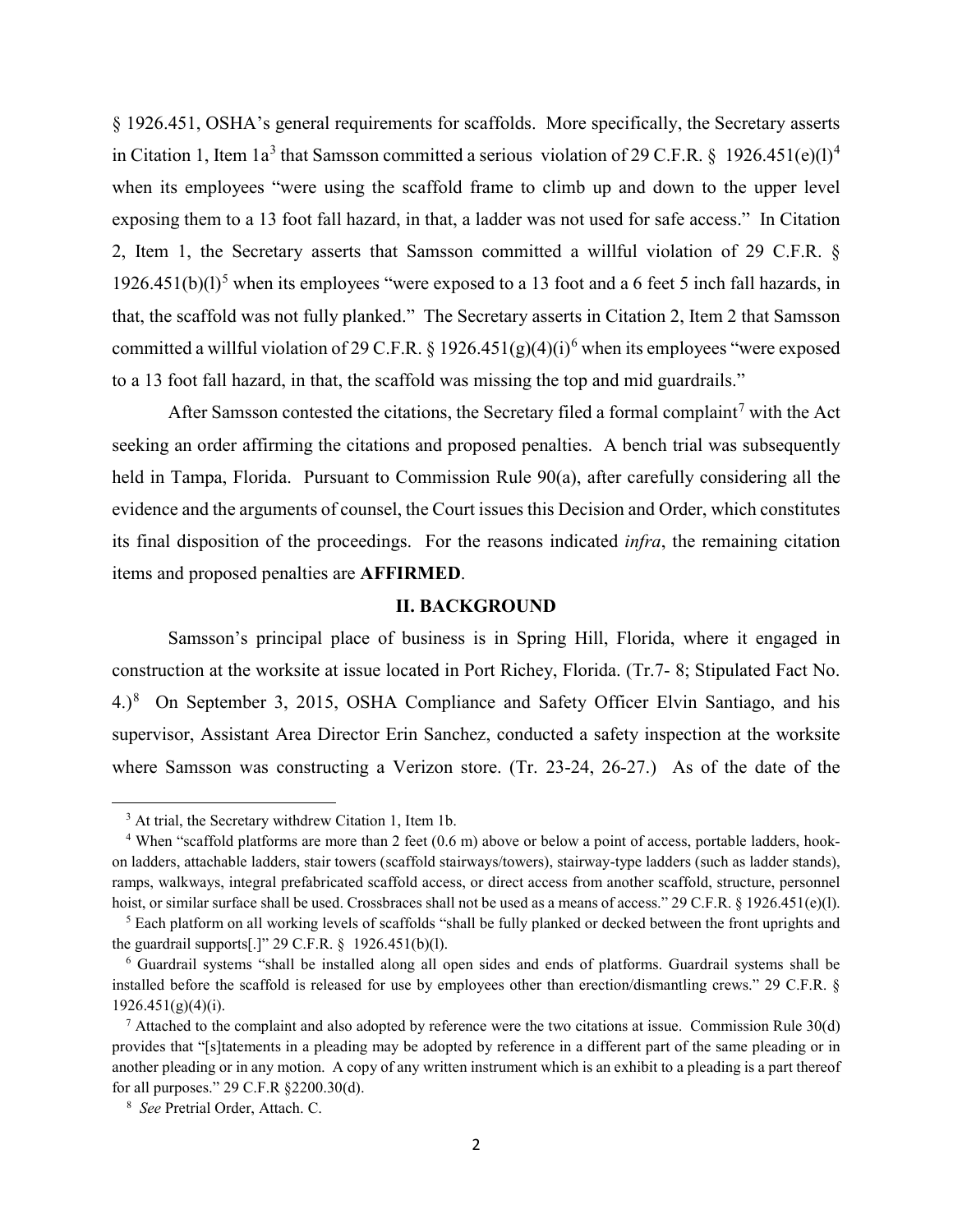inspection, Samsson had approximately 20 employees. (Tr. 148; 235.) Samsson did not have a written safety program; its program consisted solely of once-a-week meetings led by its safety director, which did not cover scaffold safety. (Tr. 166, 179-180, 249, 254-255.)

Floyd Wood, who was hired by Samsson for the stucco crew to apply stucco to walls of the building, had been on the job at the worksite for approximately a month when the inspection occurred. (Tr. 103, 104.) Floyd Wood and his son, John Wood, <sup>[9](#page-2-0)</sup> were "leads" of the stucco crew, and Floyd Wood was the supervisor over the stucco crew.<sup>[10](#page-2-1)</sup> (Tr. 257-258.) The stucco crew also included Floyd Wood's nephew, Tyler Checo, who worked on the crew as a laborer or mud tender and "would get up on the scaffold to dump the mud buckets onto our mud board."<sup>[11](#page-2-2)</sup> (Tr. 105, 106-108.) Both Floyd Wood and John Wood were "competent persons" under the cited standard. (Tr. 109-110.) Faillace did not rely on Jimmy Larson for any scaffolding experience but rather, relied on John Wood and Floyd Wood for their scaffold expertise. (Tr. 169, 170.)

Floyd Wood had 58 years' experience working from scaffolds, doing stucco work, and had built approximately 1,500 scaffolds. (Tr. 107, 108.) Floyd Wood admitted he knew the OSHA requirements regarding planking and guardrails and understood Samsson was required to have guardrails on the top level to protect against falls and planking that was the full width of the scaffold. (Tr. 108-109.) He also admitted he was aware of these requirements prior to OSHA's inspection. (Tt. 110.) When OSHA conducted the inspection, Floyd Wood knew the scaffold lacked the guardrail mandated by OSHA requirements and he also knew the scaffold decking was not OSHA-compliant. (Tr. 110-111). Floyd Wood explained the scaffold was not compliant because he was "in a hurry to get the job done, [so] I took my own chances on it." (Tr. 111.)

#### **III. ANALYSIS**

The fundamental objective of the Act is to prevent occupational deaths and serious injuries. *Whirlpool Corp. v. Marshall*, 445 U.S. 1, 11 (1980). To achieve this purpose, the Act imposes two duties on an employer: a "general duty" to provide to "each of his employees employment and a place of employment which are free from recognized hazards that are causing or are likely to cause death or serious physical harm to his employees," 29 U.S.C. § 654(a)(1); and a specific duty

<span id="page-2-0"></span>l

<sup>&</sup>lt;sup>9</sup> Since there are two Woods referenced herein, they are referred herein by their given names and their surnames.

<sup>&</sup>lt;sup>10</sup> John Wood was also "more or less" a supervisor. (Tr. 111.)

<span id="page-2-2"></span><span id="page-2-1"></span><sup>&</sup>lt;sup>11</sup> Another worker on the stucco crew was Bill Diecidue. (Tr. 105.) However, it is not clear whether he was exposed to the violative conditions.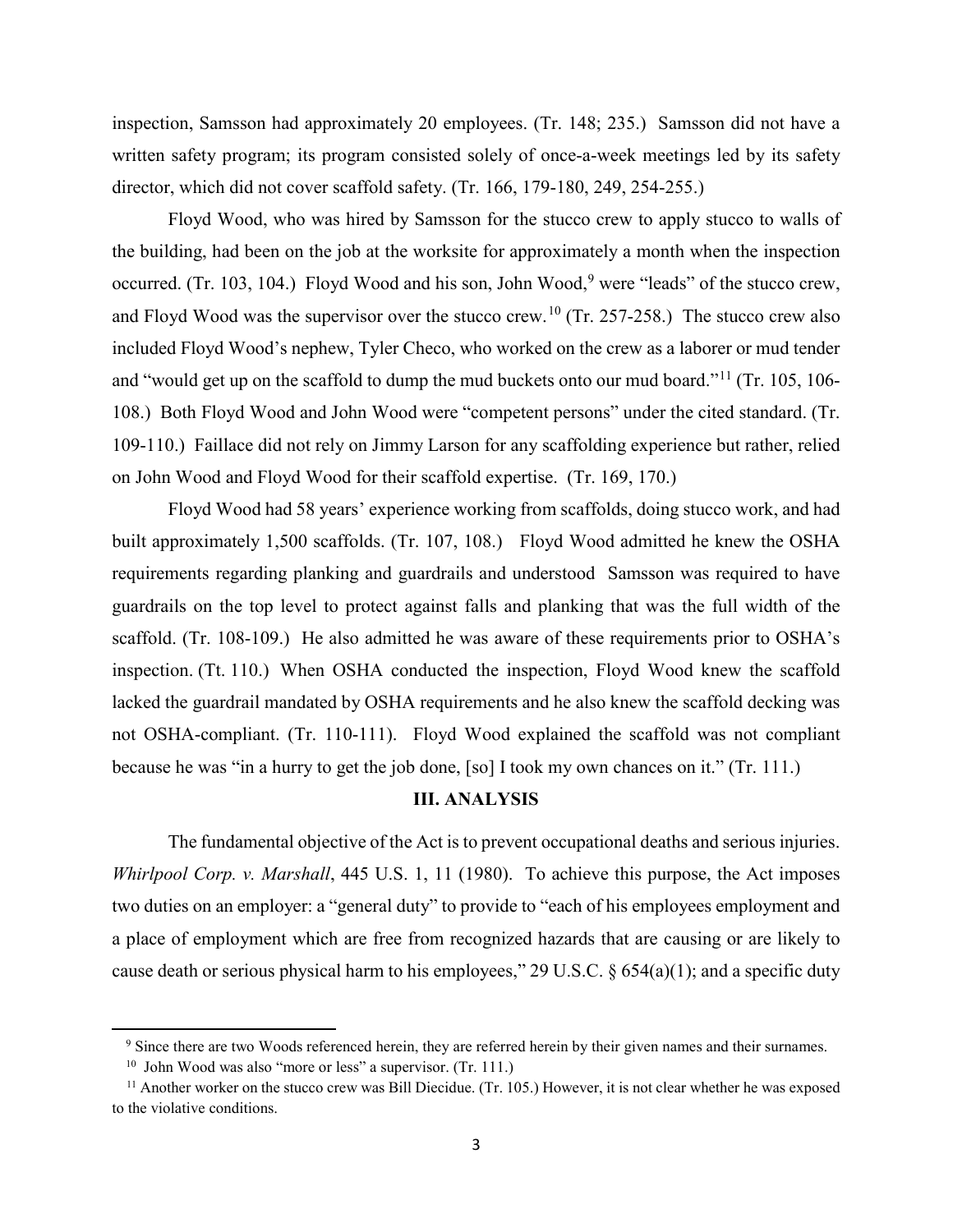to comply with all applicable occupational safety and health standards promulgated under the Act. *Id.* § 654(a)(2). Pursuant to that authority the Secretary promulgated the standard at issue in this case. However, "[a]s has often been said, OSHA does not impose strict liability on an employer but rather focuses liability where the harm can in fact be prevented." *Central of Ga. R.R. Co. v. Occupational Safety & Health Review Comm'n, 576 F.2d 620, 623 (5th Cir.1978).*<sup>[12](#page-3-0)</sup>

Under the law of the Eleventh Circuit, the jurisdiction in which this case arose,  $13$  the Secretary will make out a prima facie case for the violation of an OSHA standard by showing "(1) that the regulation applied; (2) that it was violated; (3) that an employee was exposed to the hazard that was created; and importantly, (4) that the employer "knowingly disregarded" the Act's requirements." *Quinlan v. Sec'y, U.S. Dep't of Labor*, 812 F.3d 832, 836 (11th Cir. 2016) (*citing ComTran Grp., Inc. v. U.S. Dep't of Labor*, 722 F.3d 1304, 1307 (11th Cir. 2013)); *Florida Lemark Corp. v. Sec'y, U.S. Dep't of Labor*, 634 F. App'x 681, 685 (11th Cir. 2015); *Eller-Ito Stevedoring Co., LLC v. Sec'y of Labor*, 567 F. App'x 801, 803 (11th Cir. 2014). "If the Secretary establishes a prima facie case with respect to all four elements, the employer may then come forward and assert the affirmative defense of unpreventable or unforeseeable employee misconduct." *Eller-Ito Stevedoring*, 567 F. App'x at 803 (*citing ComTran Grp.*, 722 F.3d 1308).

The first three elements of the Secretary's prima facie case regarding the remaining citations at issue have been stipulated to by the parties. (*See* Resp't's Proposed Findings of Fact ¶¶ 1, 3; *see also* Resp't's Post-Trial Br. 2; Tr. 16, 33-34, 151.) As to the fourth element, Samsson makes the same argument as to all those remaining citations, to wit: that it "disputes that it had actual or constructive knowledge of the actions of its rogue employees sufficient to charge it with

 $\overline{\phantom{a}}$ 

<span id="page-3-0"></span> $12$  The Eleventh Circuit was created when the Fifth Circuit split on October 1, 1981. Immediately after the split, the Eleventh Circuit stated in *Bonner v. City of Prichard, Alabama*, 661 F. 2d 1206 (11th Cir. 1981), that any opinion issued by the Fifth Circuit before the close of business on September 30, 1981 is binding precedent on the Eleventh Circuit. 13 Under the Act, an employer may seek review in the court of appeals in the circuit in which the violation occurred,

<span id="page-3-1"></span>the circuit in which the employer's principal office is located, or the District of Columbia Circuit. 29 U.S.C. § 660(a). The Secretary may seek review in the circuit in which the violation occurred or in which the employer has its principal office. 29 U.S.C. § 660(b). This case arose in Florida, which is in the Eleventh Circuit. In general, where it is highly probable that a Commission decision would be appealed to a particular circuit, the Commission has applied the precedent of that circuit in deciding the case, "even though it may differ from the Commission's precedent." *Kerns Bros. Tree Serv.*, 18 BNA OSHC 2064, 2067 (No. 96-1719, 2000). The Court therefore applies the precedent of the Eleventh Circuit in deciding the case, where it is highly probable that a Commission decision would be appealed to.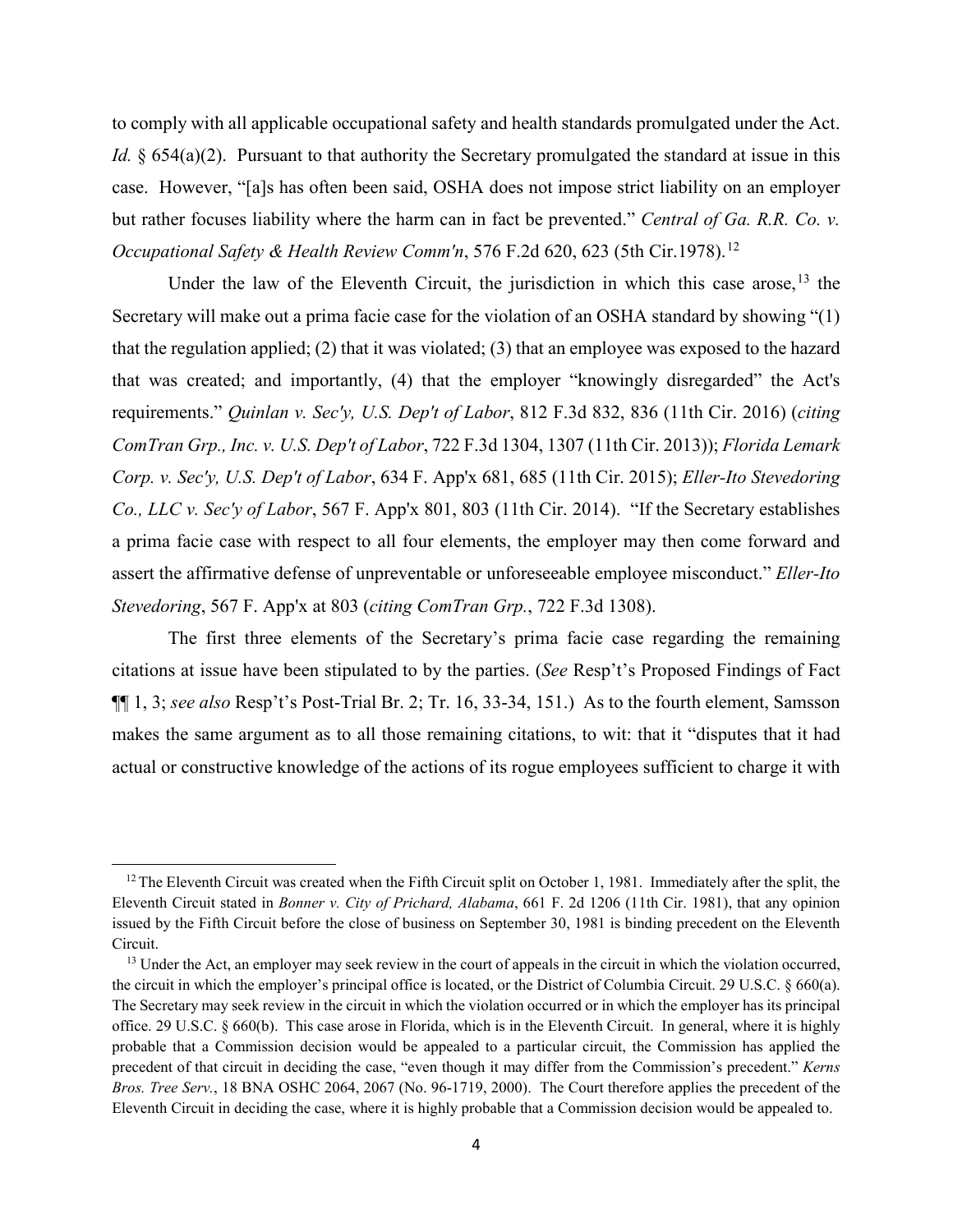the citations at issue." (Resp't's Post-Trial Br. 1; *see also* Resp't's Proposed Findings of at 1 & ¶ 41; Resp't's Proposed Conclusions of Law at ¶¶ 7, 8, 10.)

#### **Knowledge of Violations**

The Act imposes liability on the employer for serious violations "only if the employer knew, or 'with the exercise of reasonable diligence, [should have known] of the presence of the violation[s].'" *Florida Lemark*, 634 F. App'x at 687 (citation omitted) (quoting 29 U.S.C. §  $666(k)$ ). Thus, to satisfy the fourth element of his prima facie case, "the Secretary must prove the employer had knowledge of the violation[s]." *Quinlan*, 812 F.3d at 837. Samsson argues it "did not have knowledge sufficient to charge it with the citations at issue." (Resp't's Post-Trial Br. at 2.) The Court does not agree.

"When a corporate employer entrusts to a supervisory employee its duty to assure employee compliance with safety standards, it is reasonable to charge the employer with the supervisor's knowledge actual or constructive of noncomplying conduct of a subordinate." *ComTran*, 722 F.3d at 1317 (*citation omitted*). "It is reasonable to do this because a corporate employer can, of course, only act through its agents . . . and the supervisor acts as the 'eyes and ears' of the absent employer. That makes his knowledge the employer's knowledge." (*Id.*) See also *United Techs. Corp. v. Mazer*, 556 F.3d 1260, 1271 (11th Cir. 2009); *Palazzo v. Gulf Oil Corp.*, 764 F.2d 1381, 1385 (11th Cir. 1985) (a corporation "cannot act other than through its officers, employees, and agents.").

"The knowledge element of the prima facie case can be shown in one of two ways." *Eller-Ito Stevedoring*, 567 F. App'x at 803 (citing *ComTran*, 722 F.3d at 1307). "First, where the Secretary shows that a supervisor had either actual or constructive knowledge of the violation, such knowledge is generally imputed to the employer." *Id.* (citing *ComTran*, 722 F.3d at 1307– 08). "In the alternative, the Secretary can show knowledge based upon the employer's failure to implement an adequate safety program, with the rationale being that—in the absence of such a program—the misconduct was reasonably foreseeable." *Id.* at 803-04 (citing *ComTran*, 722 F.3d at 1308).

"The classic situation in which knowledge of a supervisor is imputed to an employer is when the supervisor is on the scene looking on, sees the subordinate employee violating a safety rule, knows there is such a violation, but nonetheless allows it to continue." *Quinlan*, 812 F.3d at 841. Thus, in the "ordinary case"—in which the Secretary proves that a supervisor had actual or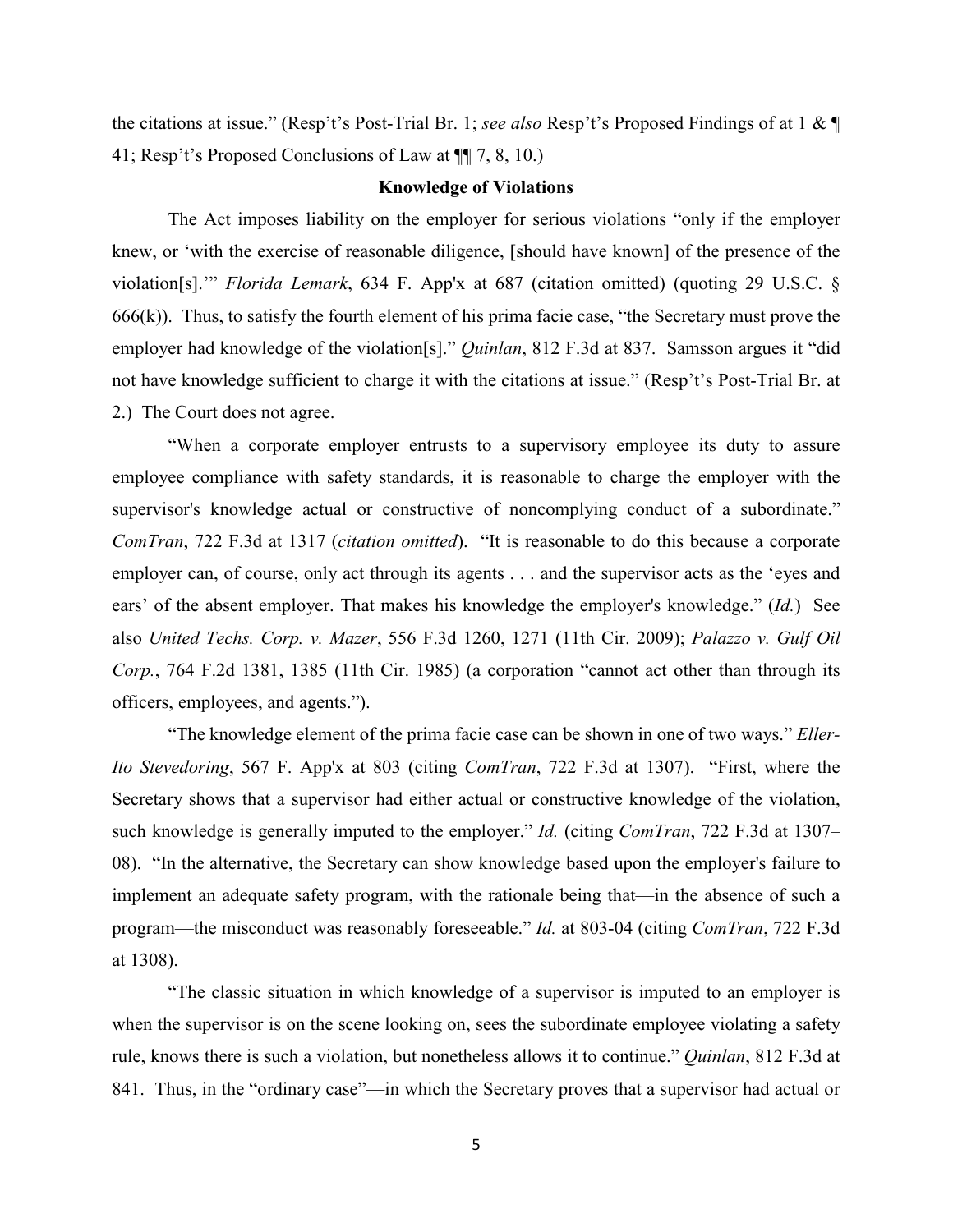constructive knowledge of a subordinate employee's violation—the general rule is that the knowledge of the supervisor is imputed to the employer. *ComTran*, 722 F.3d at 1307–08 & n. 2.

The uncontested evidence shows that Samsson's supervisor, Floyd Wood, knew his subordinates John Wood and Tyler Checo were using a scaffold that was not in compliance with the planking and guardrail requirements. Therefore, if this were the "ordinary case," Floyd Wood's actual knowledge would be Samsson's knowledge. However, the "ordinary case" is distinct from one where the supervisor is the "actual malfeasant" who creates the hazard. *Florida Lemark*, 634 F. App'x at 688 (citing *ComTran*, 722 F.3d at 1308 n. 2).

As the Eleventh Circuit held in *ComTran*, where the supervisor himself is the one who engaged in the conduct that violated the Act, the "supervisor's 'rogue conduct' cannot be imputed to the employer in that situation." *ComTran*, 722 F.3d at 1316. Here, Floyd Wood was the "actual malfeasant" who created the hazard by using a scaffold that was not in compliance with the planking and guardrail requirements. Therefore, the Secretary cannot impute Floyd Wood's knowledge *of his own misconduct* to Samsson— since he was the "actual malfeasant" that created the hazard. *Florida Lemark*, 634 F. App'x at 688 (citing *ComTran*, 722 F.3d at 1308 n. 2).

Nonetheless, in *Quinlan*, the Eleventh Circuit held that when the exposed employees include not only the supervisor, but also one or more subordinate employees, "the general rule should apply in this case—i.e., that the knowledge of a supervisor of a subordinate employee's violation should be imputed to the employer." *Quinlan*, 812 F.3d at 841. Here, as in *Quinlan*, the Court sees "little difference in principle between that classic situation in which knowledge is imputed and the instant situation involving supervisor [Floyd Wood] and subordinate[s] [John Wood and Tyler Checo]. In both cases, the supervisor sees the violation by the subordinate[s], knows there is a violation, but disregards the safety rule for one reason or another." *Id.* Thus, Floyd Wood's knowledge that his subordinates were working on a scaffold that was not in compliance with OSHA's planking and guardrail requirements is imputed to Samsson under *Quinlan*.

"In the alternative, the Secretary can show knowledge based upon the employer's failure to implement an adequate safety program, with the rationale being that—in the absence of such a program—the misconduct was reasonably foreseeable." *Quinlan*, 812 F.3d at 837 (citing *ComTran*, 722 F.3d at 1307-08). As the Court noted *supra*, Samsson had no rule or procedure in place for ensuring compliance with the cited standard and its safety program consisted solely of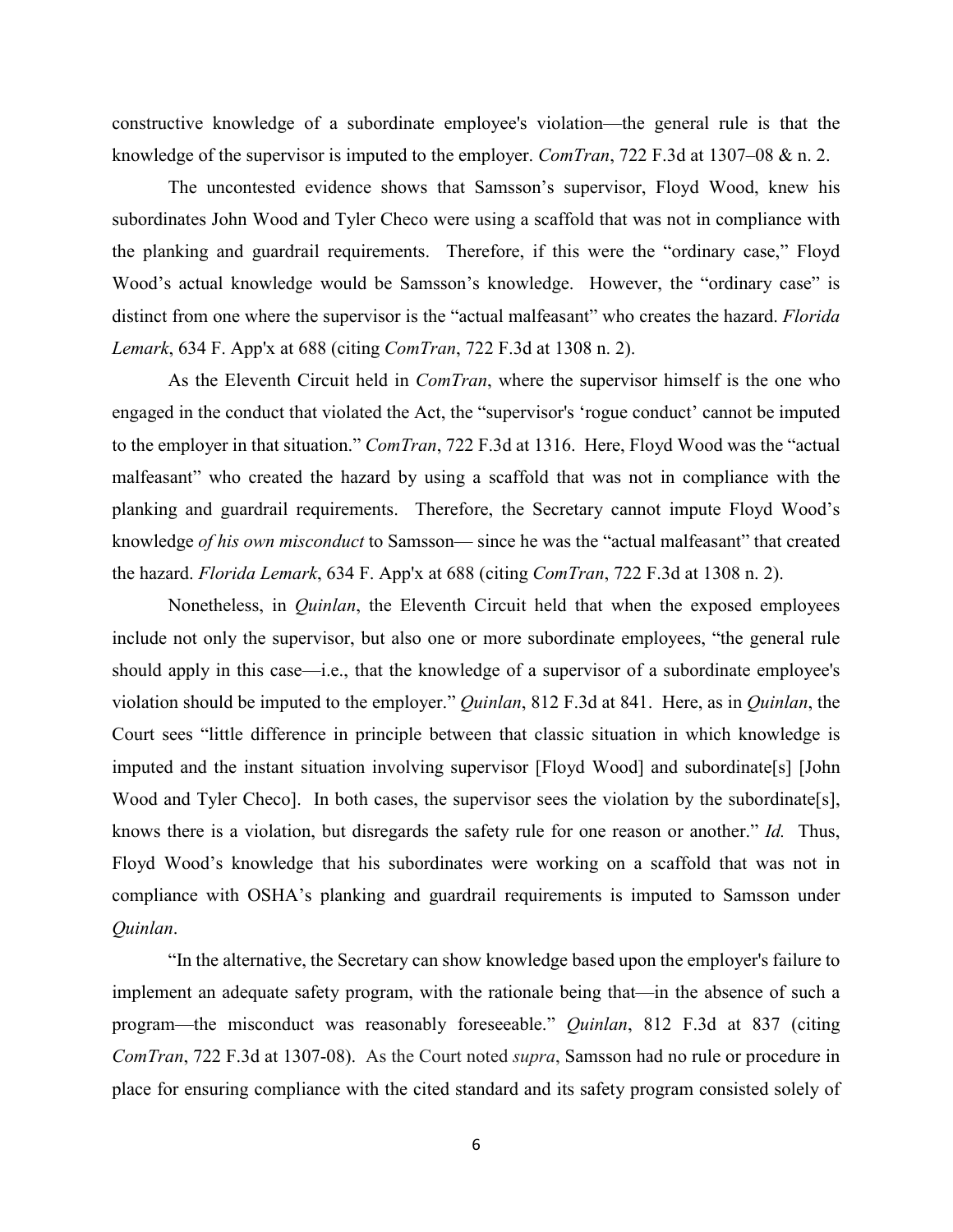once-a-week meetings led by its safety director, which did *not* cover scaffold safety. "Therefore, constructive knowledge was established because the alleged misconduct was reasonably foreseeable." *Florida Lemark*, 634 F. App'x at 688 (citing *ComTran*, 722 F.3d at 1308 n. 3).

Therefore, the Secretary has established both Samsson's actual knowledge and its constructive knowledge of the violations remaining at issue.

### **"Willful" Classification**

Section 17(a) of the Act provides, in relevant part, that an employer who "willfully or repeatedly violates" any OSHA standard, rule, or order, may be assessed a penalty of no more than \$70,000 but no less than \$5,000 for each willful violation. 29 U.S.C. § 666(a). Samsson argues the Secretary "failed to present ANY evidence, much less enough evidence to sustain [his] burden of proving that the alleged violations were willful." (Resp't's Post-Trial Br. at 2.) Although the Act does not define the term "willful," the Eleventh Circuit has held that in order for a violation to be deemed "willful,"

proof must be adduced either that (1) "an employer knew of an applicable standard or provision prohibiting the conduct or condition and consciously disregarded the standard," or (2) that, if the employer did not know of an applicable standard or provision's requirements, it exhibited such "reckless disregard for employee safety or the requirements of the law generally that one can infer that ... the employer would not have cared that the conduct or conditions violated [the standard]."

*Fluor Daniel v. Occupational Safety & Health Review Comm'n*, 295 F.3d 1232, 1240 (11th Cir. 2002) (quoting *J.A.M. Builders, Inc. v. Herman*, 233 F.3d 1350, 1355 (11th Cir. 2000) (quoting *Williams Enters., Inc.,* 13 BNA OSHC at 1257).

Likewise, the Commission has held that "where an employer has actual knowledge of the requirements of a standard and is aware that the conditions at the site do not meet those requirements, 'failure to take positive steps to comply ... constitutes a least a careless disregard of the mandate of the Act' (emphasis added)."*Aviation Constructors, Inc.*, 18 BNA OSHC 1917, 1922 (No. 96-05293, 1999) (quoting *Kehm Constr. Co.*, 7 BNA OSHC 1976, 1979 (No. 76-2154, 1979).<sup>14</sup> Thus, the Eleventh Circuit has held a "willful" violation "is, in its simplest form, 'an

l

<span id="page-6-0"></span><sup>14</sup> See e.g., *Lakeland Enters. of Rhinelander, Inc. v. Chao,* 402 F.3d 739, 747-48 (7th Cir. 2005) ("[I]gnoring obvious violations of OSHA safety standards amounts to 'plain indifference' for purposes of a finding of willfulness."); *Stark Excavating, Inc. v. Perez,* 811 F.3d 922, 924 (7th Cir. 2016) (affirming willful characterization of§ 1926.652(a)(l) violation in which foreman, "from a vantage point at the top edge of the hole, observed [an employee] working there for approximately 10 minutes," but "took [no] action to slope the excavation so as to comply with the requirements of the Act").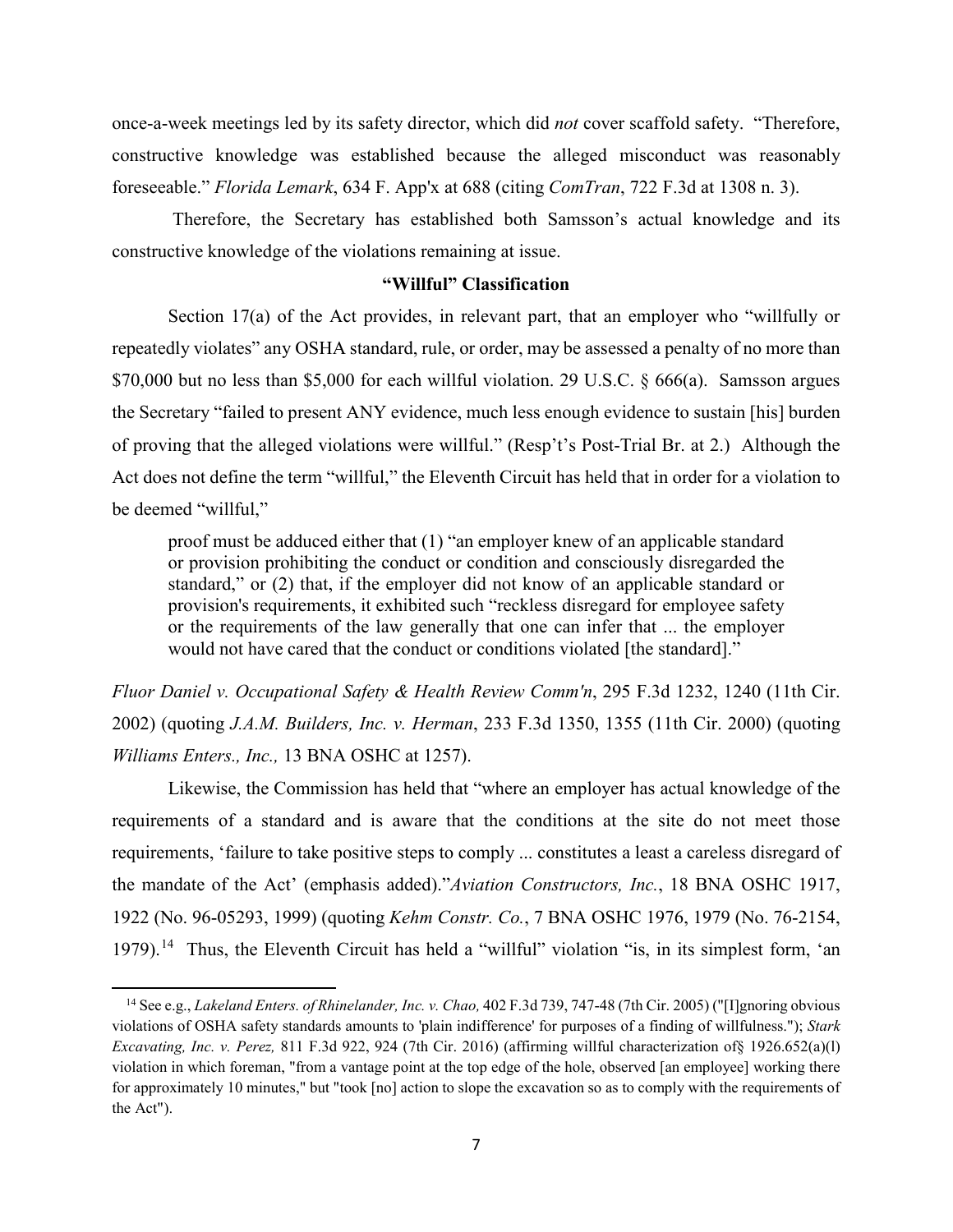intentional disregard of, or plain indifference to, OSHA requirements." *Fluor Daniel*, 295 F.3d at 1239 (citing *Reich v. Trinity Indus., Inc.*, 16 F.3d 1149, 1152 (11th Cir. 1994) (quoting *Georgia Elec. Co. v. Marshall,* 595 F.2d 309 (5th Cir.1979)).

Samsson argues "neither upper management nor supervisor James Faillace, who was not scaffold competent and was not present at the jobsite that morning, had actual or even constructive knowledge of the violation."[15](#page-7-0) (Resp't's Post-Trial Br. at 6.) The Court does not agree with Samsson. As indicated *supra*, pursuant to *Florida Lemark*, constructive knowledge was established because the alleged misconduct was reasonably foreseeable. Further, Floyd Wood's knowledge that his subordinates were working on a scaffold that was not in compliance with OSHA's planking and guardrail requirements is also imputed to Samsson under *Quinlan*.

The Eleventh Circuit has also instructed that a "willful" violation generally requires that a party possessed a "heightened awareness" of the applicable OSHA regulation. *Lanzo Const. Co. v. Occupational Safety & Health Review Comm'n.*, 150 F. App'x 983, 986 (11th Cir. 2005) (citing *Williams Enters., Inc.*, 13 BNA OSHC 1249, 1256-57 (No. 85-355, 1987)). Thus, as the Commission has noted, "the focal point of a willful classification is the employer's state of mind when the violation was committed." *Branham Sign Co.*, 18 BNA OSHC 2132, 2134 (No. 98-752, 2000) (citing *Brock v. Morello Bros. Constr.*, 809 F.2d 161, 164 (1st Cir. 1987); *Monfort of Colorado, Inc.*, 14 BNA OSHC 2055, 2062 (No. 87-1220, 1991)).

Therefore, the Court must determine whether the record establishes Samsson, as a corporate entity, had a heightened awareness of the illegality of its conduct and a state of mind manifesting plain indifference to employee safety. The Court may impute to Samsson the state of mind of not only upper management but *any* supervisor who exhibited a heightened awareness of the illegality of the conduct or conditions and a state of mind of conscious disregard or plain indifference to employee safety. *Branham Sign Co.*, 18 BNA OSHC at 2134 ("The state of mind of a supervisory employee, his or her knowledge and conduct, may be imputed to the employer for purposes of finding that the violation was willful.") (citing *Continental Roof Sys., Inc.*, 18 BNA

 $\overline{a}$ 

<span id="page-7-0"></span><sup>&</sup>lt;sup>15</sup> James Faillace was Samsson's site foreman or vertical foreman on the Verizon jobsite and was "in charge of the whole job, plus the vertical construction, meaning the building." (Tr. 227-228.) However, Faillace had no experience or training with regard to scaffolding. (Tr. 168.) Jimmy Larson was Samsson's civil (concrete or vertical) foreman on the Verizon jobsite "in charge of the site construction, digging the pond, grading, pouring concrete, et cetera, getting the underground utility in." Although Larson had scaffolding safety training with a previous job over ten years earlier, he had no experience or training regarding building or assembling scaffolding. (Tr. 198, 221, 223, 224-225.) Neither Faillace nor Larson was a "competent person" under the cited standard. (Tr. 127, 168-171, 202).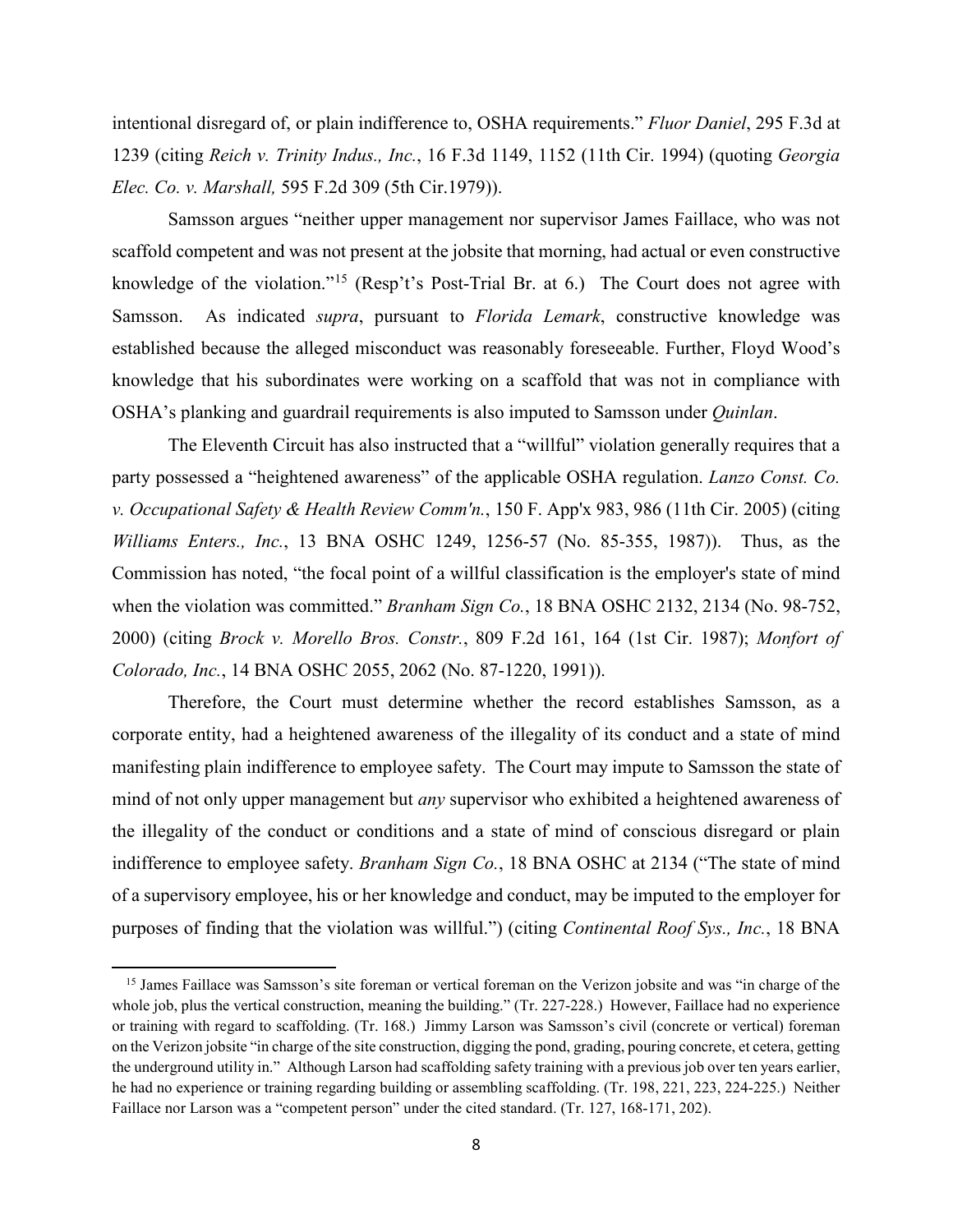OSHC 1070, 1071 (No. 95-1716, 1997); *Conie Constr., Inc.*, 16 BNA OSHC 1870, 1872 (92-264, 1994), *aff'd*, 73 F.3d 382 (D.C. Cir. 1995).

As indicated *supra*, Floyd Wood had 58 years' experience working from scaffolds, doing stucco work, had built approximately 1,500 scaffolds, had actual knowledge of the requirements of the cited standard, and was aware that the conditions at the site did not meet those requirements. Therefore, Floyd Wood had a "heightened awareness" of the applicable OSHA regulation. As a "competent person"[16](#page-8-0) under the cited standards, Floyd Wood, was authorized to take prompt corrective measures to eliminate the hazardous exposure. Despite his knowledge that employees were exposed to the cited hazards, Floyd Wood failed to correct or eliminate the hazardous exposure because he "was in a hurry to get the job done" and took "his own chances on it." Therefore, Floyd Wood consciously disregarded the standard and manifested plain indifference both to his own safety and to the safety of his subordinate employees. His failure to take positive steps to comply constitutes a least a careless disregard of the mandate of the Act. Floyd Wood's state of mind, his knowledge, and his conduct is imputed to Samsson for purposes of finding that the violations were willful. Therefore, the two items in Citation 2 were properly classified as willful violations.

#### **Preventable Employee Misconduct Defense**

As indicated *supra*, if the Secretary establishes a prima facie case with respect to all four elements, "the employer may then come forward and assert the affirmative defense of unpreventable or unforeseeable employee misconduct." *Eller-Ito Stevedoring*, 567 F. App'x 803 (*citing ComTran Grp.*, 722 F.3d 1308). However, "[t]his defense requires the employer to show that it: (1) created a work rule to prevent the violation at issue; (2) adequately communicated that rule to its employees; (3) took all reasonable steps to discover noncompliance; and (4) enforced the rule against employees when violations were discovered." *Eller-Ito Stevedoring*, 567 F. App'x at 804. Samsson did not have a work rule to prevent the violation at issue since it did not have a written safety program and its program consisted solely of once-a-week meetings led by its safety director, which did not cover scaffold safety. Therefore, Samsson failed to establish this defense.

## **IV. PENALTY DETERMINATION**

 $\overline{a}$ 

<span id="page-8-0"></span><sup>16 &</sup>quot;*Competent person* means one who is capable of identifying existing and predictable hazards in the surroundings or working conditions which are unsanitary, hazardous, or dangerous to employees, and who has authorization to take prompt corrective measures to eliminate them." 29 C.F.R. § 1926.450(b).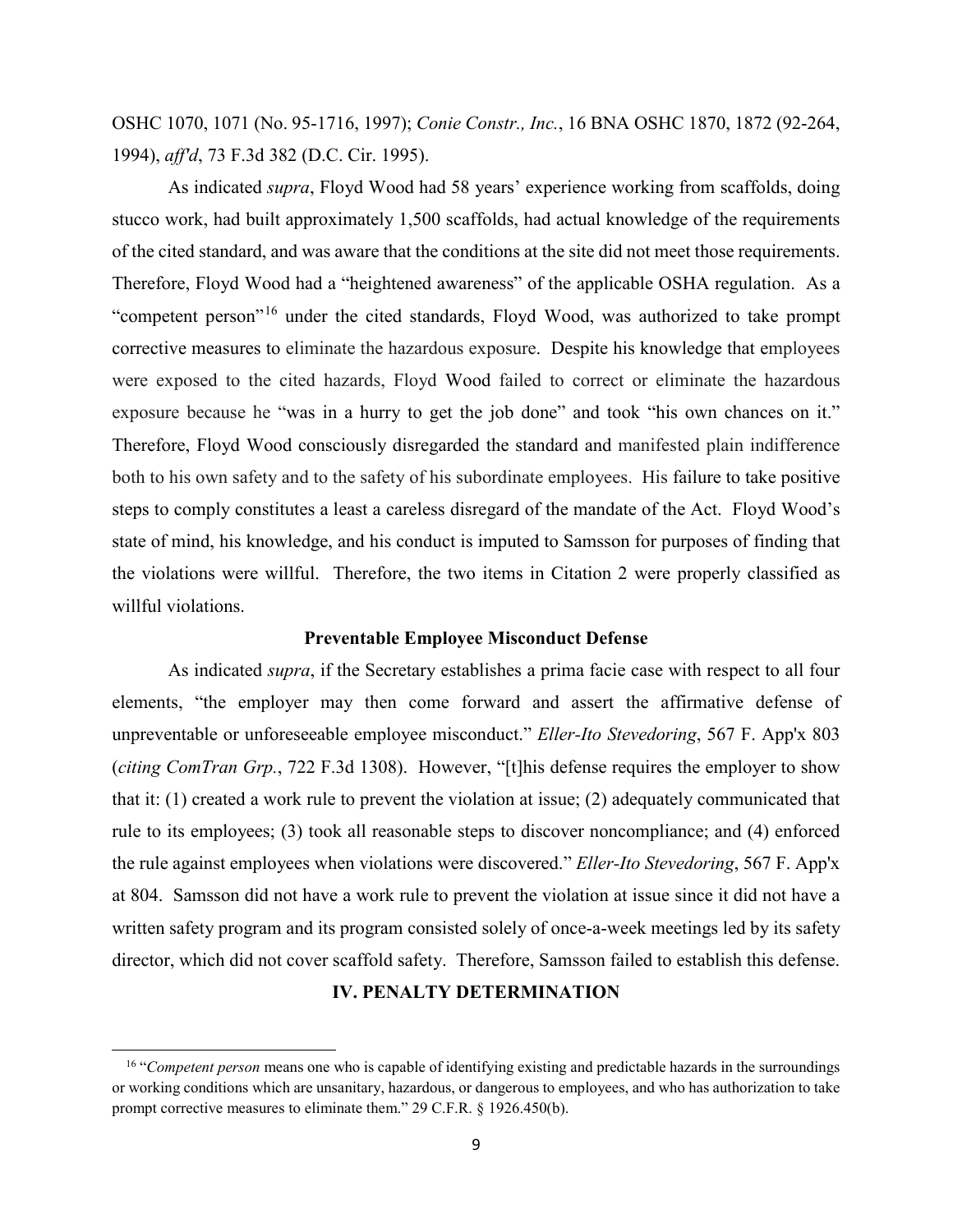Under the Act, an employer who commits a "serious" violation may be assessed a civil penalty of up to \$7,000 for each such violation, and not more than \$70,000 for each "willful" violation. *See* 29 U.S.C. § 666(a)-(b).<sup>[17](#page-9-0)</sup> The Secretary proposed a penalty of \$2,000 for the serious Citation 1, Item 1a violation, \$14,000 for the willful Citation 2, Item 1 violation, and \$14,000 for the willful Citation 2, Item 2 violation. Since the Commission is empowered to "assess all civil penalties provided in this section," 29 U.S.C. § 666(j), the Court "will consider the amount of the Secretary's penalty *de novo*." *ComTran*, 722 F.3d at 1307. In assessing penalties, the Court must give "due consideration to the appropriateness of the penalty" with respect to (1) the size of the business of the employer being charged, (2) the gravity of the violation, (3) the good faith of the employer, and (4) the history of previous violations. 29 U.S.C. § 666(j). After giving due consideration to the appropriateness of the penalty with respect to these four statutory factors, the Court finds the Secretary's proposed civil penalties are appropriate.

"These factors are not necessarily accorded equal weight; generally speaking, the gravity of a violation is the primary element in the penalty assessment." *J.A. Jones Constr.*, 15 BNA OSHC 2201, 2216 (No. 87-2059, 1993) (*citing Trinity Indus., Inc.*, 15 BNA OSHC 1481, 1483 (No. 88- 2691, 1992)). The gravity of the violation includes the number of exposed employees, the duration of exposure, the precautions taken to prevent injury, and the degree of probability that an injury would occur. *Merchant's Masonry, Inc.*, 17 BNA OSHA 1005, 1006-07 (No. 92-424, 1994). With respect to the gravity of the citations at issue, the Court finds the number of exposed employees was small since there were only three employees of Samsson at the worksite. The duration of exposure and the degree of probability that an injury would occur related to Citation 1, Item 1a was limited since the exposure involved only climbing up to and down from the upper level. However, for the Citation 2 violations, the duration of exposure and the degree of probability was significant since they involved the scaffold itself, which was the working area for the exposed employees. As to precautions taken to prevent injury related to the cited condition, the Court finds no evidence in the record establishing any; to the contrary, the evidence shows the weekly safety meetings led by Samsson's safety director failed to cover scaffold safety.

l

<span id="page-9-0"></span><sup>&</sup>lt;sup>17</sup> In 2015, Congress passed the Federal Civil Penalties Inflation Adjustment Act Improvements Act, which directs agencies to adjust their penalties for inflation each year and requires agencies to publish "catch up" rules to make up for lost time since the last adjustments. As a result of OSHA's "catch up" rules, an employer who commits a violation after November 2, 2015, may be assessed on or after August 1, 2016, up to \$12,471 for each serious violation and up to \$124,709 for each willful or repeated violation. *See* 29 C.F.R. § 1903.15(d).